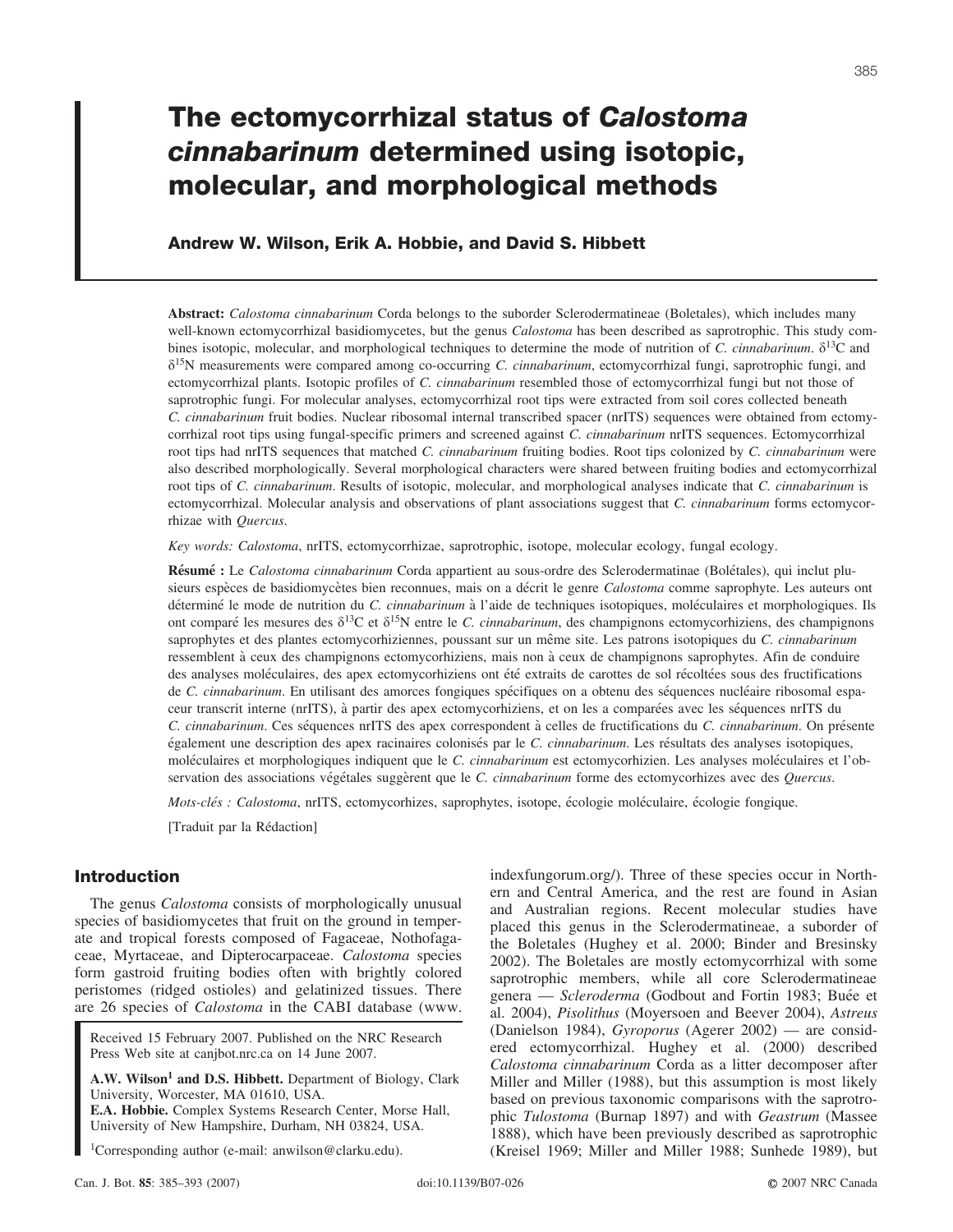more recently described as ectomycorrhizal (Agerer and Beenken 1998). However, Hughey et al. (2000) acknowledged that the classification of *Calostoma* as saprotrophic was probably based on previous taxonomic placement and suggested that the ecological role of this fungus should be further investigated.

Saprotrophic and ectomycorrhizal fungi often acquire carbon and nitrogen from different sources. This difference in nutrient acquisition is observed in studies of stable carbon (13C) isotope abundances in fruiting bodies of known saprotrophic and mycorrhizal fungi, with saprotrophic fungi being several parts per mille  $(^{0}_{00})$  enriched in <sup>13</sup>C relative to mycorrhizal fungi (Högberg et al. 1999; Hobbie et al. 1999, 2001; Kohzu et al. 1999; Henn and Chapela 2001; Taylor et al. 2003; Trudell et al. 2004; Hobbie 2005; Hart et al. 2006). In addition, because the creation of transfer compounds such as amino acids by mycorrhizal fungi results in the transfer of 15N-depleted nitrogen to host plants and the retention of 15N-enriched nitrogen in mycorrhizal fungi, ectomycorrhizal fungi that supply nitrogen to their host plants can be enriched in 15N relative to co-occurring saprotrophic fungi (Hobbie et al. 1999, 2001, 2005; Kohzu et al. 1999; Henn and Chapela 2001; Taylor et al. 2003; Trudell et al. 2004; Hobbie 2005). The source of nitrogen in the environment may also affect 15N enrichment in ectomycorrhizal fungi (Gebaur and Taylor 1999). Although values of  $^{13}C$  and  $^{15}N$ content vary between sites and across species of fungi, Hobbie et al. (2001) and Taylor et al. (2003) used measurements of isotopic values from known ectomycorrhizal and saprotrophic fungi to infer nutrient acquisition in fungi of uncertain ecological role. These studies suggest that  $^{13}C$  and 15N measurements could be used to infer whether *Calostoma* resembles ectomycorrhizal fungi or saprotrophic fungi in its nutrient acquisition strategy.

Molecular methods have been used in many studies to determine the identity of mycorrhizal fungi colonizing the root tips of plants (Gardes and Bruns 1993, 1996; Cullings et al. 1996; Dahlburg et al. 1997; Chambers et al. 1998; McKendrick et al. 2000; Bidartondo et al. 2002). The nuclear ribosomal internal transcribed spacer (nrITS) regions can be sequenced from ectomycorrhizal fungi found on root tips with the use of fungal-specific primers (Gardes and Bruns 1993) and can be used to identify ectomycorrhizal mantles to the level of species (Horton and Bruns 2001). By using these techniques, the identity of ectomycorrhizal root tips can then be compared with the identified fruiting bodies. Morphological features of mantles vary among species and can also provide characters for identification (Agerer 1987–1996; Horton and Bruns 2001). *Calostoma cinnabarinum* has yet to be successfully cultured despite repeated attempts with vitamin-amended media (M. Binder, personal communication, 2003).

*Calostoma cinnabarinum* produces fruiting bodies on soil in forests dominated by ectomycorrhizal trees. Moreover, phylogenetic analyses place *C. cinnabarinum* within the Sclerodermatineae, which is dominated by ectomycorrhizal taxa (Hughey et al. 2000; Binder and Bresinsky 2002). Therefore, it is probably ectomycorrhizal, but direct evidence is lacking. This study used isotopic, molecular, and morphological techniques to resolve the nutritional mode of *C. cinnabarinum*.

## **Materials and methods**

## **Sampling**

*Calostoma cinnabarinum* fruiting bodies and soil cores were collected from four locations in Massachusetts, USA (Table 1). Samples of fruiting bodies and plant foliage used in the isotopic analysis were collected from the Upton site. The samples consisted of three fruiting bodies of *Calostoma*; six fruiting bodies of the ectomycorrhizal genera *Boletinellus*, *Cortinarius*, *Gyroporus*, *Lactarius*, and *Scleroderma*; and four fruiting bodies of the saprotrophic genera *Armillaria*, *Lycoperdon*, and *Trametes*. In addition, a total of five foliage samples were collected from three ectomycorrhizal plant genera (*Quercus*, *Carya*, *Pinus*) for isotopic analysis. The fruiting bodies were dried and stored as vouchers. Soil cores of approximately 500–1000 mL were extracted from beneath fruiting bodies to about 15 cm below the surface. Ectomycorrhizal root tips were separated from roots using a dissecting microscope. Root tips extracted from soil cores were pooled based on morphology, stored in Eppendorf tubes in 1x Tris–EDTA buffer, and refrigerated. Samples for molecular and isotopic analyses were collected from August through October of 2003.

#### **Isotopic analysis and sample preparation**

Isotopic analyses in this study follow the methods described in Hobbie et al. 1999 and 2001 and Taylor et al. 2003. For the analyses, samples of ectomycorrhizal fungi, saprotrophic fungi, and foliage from ectomycorrhizal plants were identified to genus. Samples were dried at 50  $\degree$ C. Approximately 250 mg of each sample was ground to a fine powder using a mortar and pestle with liquid nitrogen. At least half of the sampled fruiting body or plant material was kept as vouchers. Up to two replicates per sample were analyzed for  $\delta^{13}C$  and  $\delta^{15}N$  at the University of Virginia on a Carlo Erba elemental analyzer coupled to a Micromass Optima mass spectrometer (Fisons/VG/Micromass, Manchester, UK). The internal standards for isotopic and concentration measurements were acetanilide and apple leaves (NIST 1515). Stable isotope abundances are reported as

$$
\delta^{15} \text{N} \text{ or } \delta^{13} \text{C} \text{ } (\%_0) = (R_{\text{sample}}/R_{\text{standard}} - 1) \times 1000
$$

where *R* is  $^{15}N/^{14}N$  or  $^{13}C/^{12}C$  of either the sample or the reference standards of atmospheric  $N_2$  for nitrogen and Pee-Dee belemnite for carbon. The standard deviation of isotopic measurements of the internal standards used was 0.2%.

Statistical analyses were performed using STATISTICA v. 7.1 (StatSoft Inc., Tulsa, Oklahoma) to analyze the similarity of isotope values among *Calostoma*, ectomycorrhizal fungi, and saprotrophic fungi. A one-way ANOVA of the raw data was followed by a Tukey HSD test for unequal sample sizes.

#### **DNA extraction, PCR, and DNA sequencing**

For each of the four sites listed in Table 1, DNA was collected from ectomycorrhizal root tips using extraction protocols described in Cullings (1992) with some modification. DNA was extracted from dried *C. cinnabarinum* fruiting bodies using the E.Z.N.A. fungal DNA miniprep kit (Omega Bio-tek, Inc., Doraville, Georgia).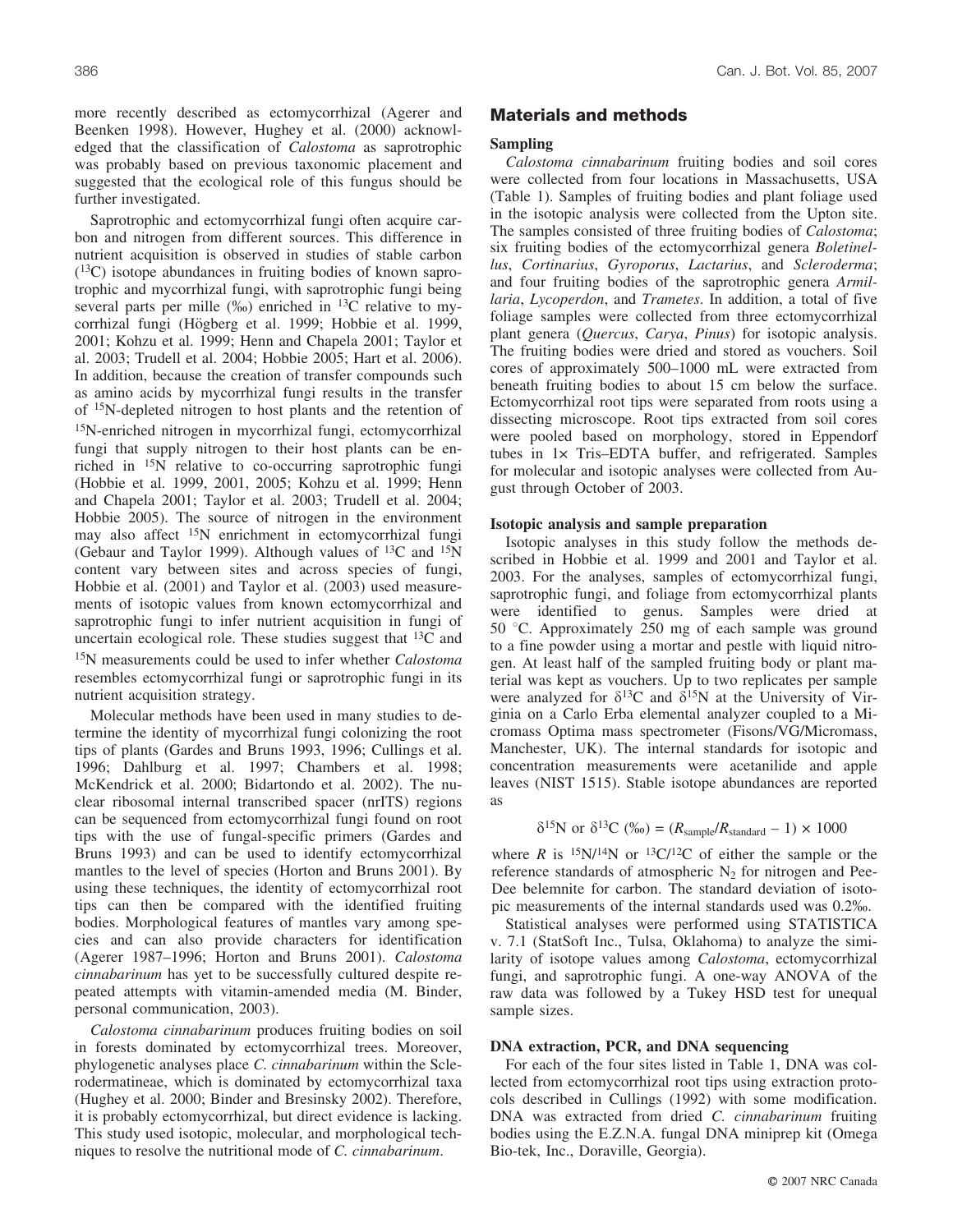| Site or source          | Boletales (Fig. 2a)                           | $Inocybe$ (Fig. 2b)              | <i>Russula</i> (Fig. $2c$ )                               | Unknown           |
|-------------------------|-----------------------------------------------|----------------------------------|-----------------------------------------------------------|-------------------|
| Upton $*$               | Calostoma cinnabarinum, AY854064 <sup>†</sup> | HS11.3, DQ493548                 | HS7.3, DO493552                                           |                   |
|                         |                                               | HS11.13, DQ493549                | HS7.4, DQ493553                                           |                   |
|                         |                                               | HS11.20, DQ493550                | HS7.14, DQ493554                                          |                   |
|                         |                                               | HS11.26, DQ493551                | HS11.1, DQ493555                                          |                   |
|                         |                                               |                                  | HS11.2, DQ493556                                          |                   |
|                         |                                               |                                  | HS11.6, DQ493557                                          |                   |
|                         |                                               |                                  | HS11.15, DQ493558                                         |                   |
| Broad Meadow Brook*     | BMB A01, DQ493559                             |                                  | BMB A07, DQ493564                                         | BMB B02, DQ493565 |
|                         | BMB B03, DO493560                             |                                  |                                                           | BMB B07, DO493566 |
|                         | BMB B10, DQ493561                             |                                  |                                                           | BMB B09, DQ493567 |
|                         | BMB B11 DQ493562                              |                                  |                                                           | BMB B12, DQ493568 |
|                         | Rhizomorphs, DQ493563 <sup>‡</sup>            |                                  |                                                           |                   |
| Blue Hills Reservation* |                                               | BH3.27, DQ493569                 | BH1.1, DQ493571                                           |                   |
|                         |                                               | BH3.28, DO493570                 | BH1.5, DQ493572                                           |                   |
|                         |                                               |                                  | BH1.6, DQ493573                                           |                   |
|                         |                                               |                                  | BH1.10, DQ493574                                          |                   |
|                         |                                               |                                  | BH1.12, DQ493575                                          |                   |
|                         |                                               |                                  | BH1.16, DQ493576                                          |                   |
|                         |                                               |                                  | BH1.17, DQ493577                                          |                   |
|                         |                                               |                                  | BH1.19, DQ493578                                          |                   |
| Mt. Wachusett*          | MW4.10, DQ493579                              | MW4.5, DQ493587                  | MW3A.1, DQ493581                                          |                   |
|                         | MW4.12, DQ493580                              | MW4.7, DQ493588                  | MW3A.2, DQ493582                                          |                   |
|                         |                                               | MW4.10, DQ493589                 | MW3A.7, DQ493583                                          |                   |
|                         |                                               | MW4.12, DQ493590                 | MW3A.16, DQ493584                                         |                   |
|                         |                                               |                                  | MW3A.17, DQ493585                                         |                   |
|                         |                                               |                                  | MW4.6, DQ493586                                           |                   |
|                         | Boletus aestivalis, AY130295.1                | Inocybe nitidiuscula, AJ534934.1 | Russula ammoenipes, AY061656.1                            |                   |
| GenBank sequences       |                                               |                                  |                                                           |                   |
|                         | Pisolithus sp., AB099922.1                    | Inocybe pudica, AY228341.1       | Russula atropurpurea, AY061654                            |                   |
|                         | Scleroderma bovista, AB099901.1               | Inocybe sp., AY751558.1          | Russula azurea, AY061660.1                                |                   |
|                         |                                               | Unknown EcM, AY310820.18         | Russula decolorans, AY194601.1                            |                   |
| <b>UNITE</b> sequences  | Boletus calopus, UDB000659                    | Inocybe lanuginosa, UDB000615    | Russla vinosa, UDB000350                                  |                   |
|                         | Pisolithus arhizus, UDB001206                 | Inocybe napipes, UDB000017       | Russula amethystina, UDB000303                            |                   |
|                         | Scleroderma areolatum, UDB00121               | Inocybe soluta, UDB000630        | Russula atropurpurea, UDB000313                           |                   |
|                         |                                               | Inocybe stellatospora, UDB000610 | Russula brunneoviolacea, UDB000013                        |                   |
|                         |                                               |                                  | Russula caerulea, UDB000335                               |                   |
|                         |                                               |                                  | Russula integra, UDB000355                                |                   |
|                         |                                               |                                  | Russula ochroleuca, UDB000295                             |                   |
|                         |                                               |                                  | Russula raoultii, UDB000328<br>Russula solaris, UDB000302 |                   |
|                         |                                               |                                  |                                                           |                   |

**Table 1.** Location and identity of fruiting body and ectomycorrhizal sequences, including group associations with GenBank and UNITE sequences used.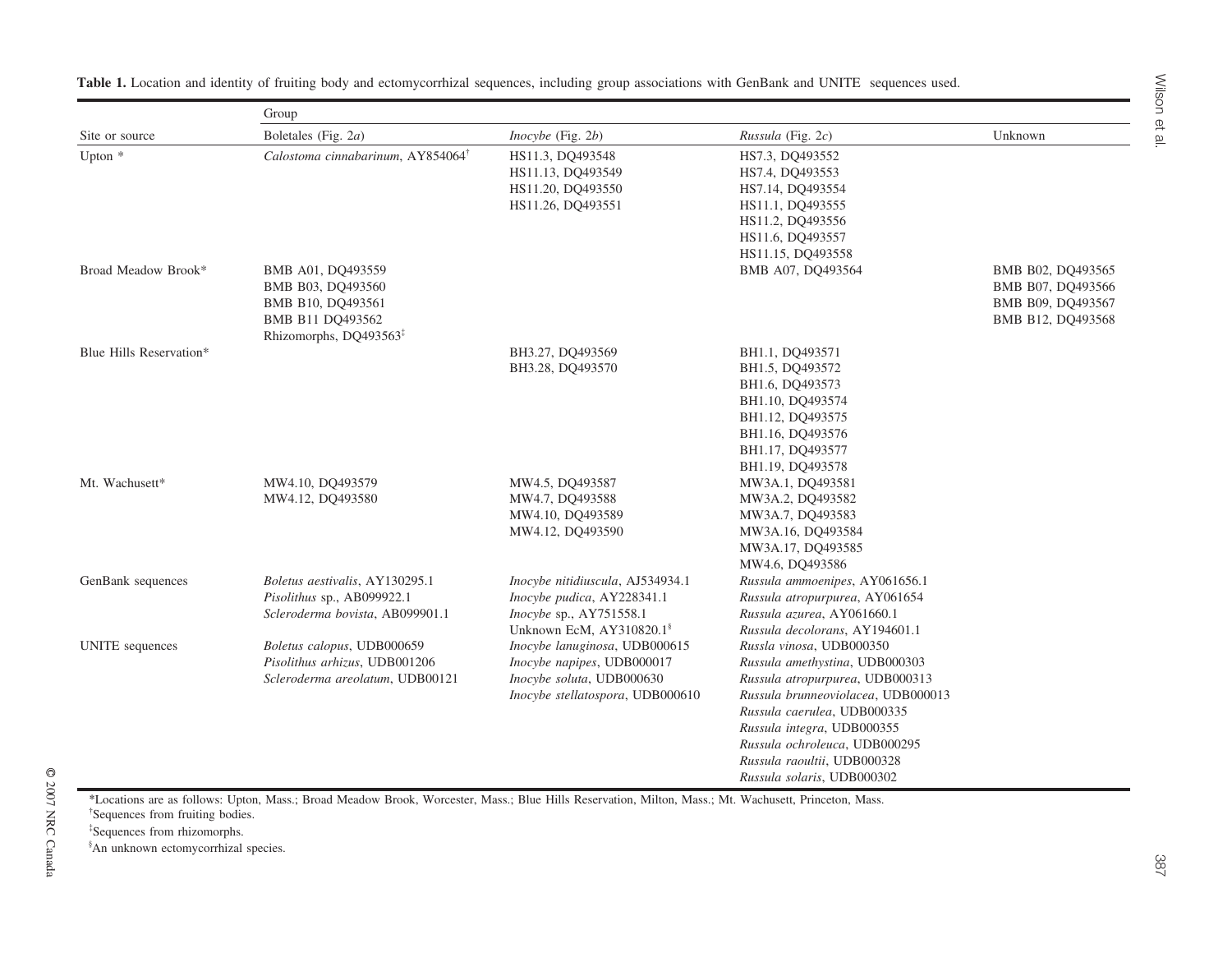|                                  | $8^{13}C$            | $\delta^{15}$ N      |  |  |
|----------------------------------|----------------------|----------------------|--|--|
| Sample means $(\%_0)$            |                      |                      |  |  |
| Calostoma cinnabarinum $(n = 3)$ | $-23.1$ ( $\pm$ 0.2) | $-12.6 \ (\pm 0.3)$  |  |  |
| Mycorrhizal $(n = 6)$            | $-23.1$ ( $\pm$ 0.5) | $-8.5$ ( $\pm 2.0$ ) |  |  |
| Saprotrophic $(n = 4)$           | $-21.0 (\pm 1.3)$    | $-0.4$ ( $\pm 0.9$ ) |  |  |
| Plant foliage $(n = 4)$          | $-27.4~(\pm 1.4)$    | $-0.2$ ( $\pm$ 1.3)  |  |  |
| Tukey post hoc probabilities     |                      |                      |  |  |
| Calostoma vs. mycorrhizal fungi  | $0.999*$             | 0.007                |  |  |
| Calostoma vs. saprotrophic fungi | 0.019                | < 0.001              |  |  |
| Mycorrhizal vs. saprotrophic     | 0.006                | < 0.001              |  |  |

**Table 2.**  $\delta^{13}C$  and  $\delta^{15}N$  mean values ( $\pm$  standard deviations) fungal groups and plant foliage and collected from the Upton site.

**Note:**  $\delta^{13}C$  and  $\delta^{15}N$  values of fungal groups were compared using a Tukey HSD test for unequal sample sizes.

\*Group comparisons are not significantly different (*P* > 0.05) from each other.

The polymerase chain reaction (PCR) and cycle sequencing were performed with primers ITS1F and ITS4B (Gardes and Bruns 1993) on a MJ Bioworks PTC 200 DNA engine thermal cycler (Bio-Rad Laboratories, Inc., Hercules, California). Plant-specific primers ITS1-plant and ITS2-plant (Muir and Schlötterer 1999) were used for host plant identification. Cycle sequencing protocols were as follows: denature step of 94  $\degree$ C for 2 min; 35 cycles of 30 s at 92  $\degree$ C, 1 min at 55 °C, and 30 s at 72 °C; final extension of 72 °C for 5 min. Sequencing products were purified with GeneClean glassmilk (Q-BIOgene, www.qbiogene.com) and run on an ABI 377 DNA sequencer (Applied Biosystems, Foster City, California). Sequence editing was performed using Sequencher v. 3.1.1 (Gene Codes Corp., Ann Arbor, Michigan).

#### **Molecular analyses**

Fungal nuclear ribosomal internal transcribed spacers (nrITS) 1 and 2 and 5.8S sequences were generated from ectomycorrhizal root tips collected from each sampling site (Table 1) and were used as queries in BLAST searches of the GenBank (www.ncbi.nlm.nih.gov/) and UNITE (unite. ut.ee/; Kõljalg et al. 2005) databases. Identified sequences with the highest *E* score from the BLAST query were obtained from GenBank. The two closest-related sequences from UNITE queries were also obtained for analysis. These sequences were aligned with ectomycorrhizal sequences using Clustal\_X 1.81 (Thompson et al. 1997) with default settings, followed by manual alignment using MacClade v. 4.03 (Maddison and Maddison 2001). Two sets of distance analyses of DNA sequences were performed. First, a set of 70 sequences, including all the newly generated sequences and the sequences obtained from GenBank and UNITE, were analyzed together. ITS evolves rapidly, making it difficult to assess homology in alignments of distantly related taxa. The purpose of this first analysis was not to provide a rigorous phylogenetic estimate, but simply to group identified nrITS sequences and unidentified ectomycorrhizal nrITS sequences into clusters of similar sequences. Subsequently, subsets of similar sequences from the 70 sequences were realigned and subjected to independent analyses. The distance analyses used a neighbor-joining (NJ) method that employed a Kimura two-parameter model of evolution. These analyses were performed using PAUP\*

**Fig. 1.** Nitrogen and carbon stable isotope values for fungi from the Upton site. Ectomycorrhizal fungi are represented by shaded circles; saprotrophic fungi are represented by open squares; samples for *Calostoma cinnabarinum* are represented by shaded triangles. 15.0



v. 4.0b (Swofford 2002). An NJ bootstrap analysis was performed using 1000 bootstrap replicates and the same distance analysis parameters described above.

#### **Morphological analysis**

Ectomycorrhizal root tips molecularly identified as *C. cinnabarinum* were described using protocols and terminology from Ingleby et al. (1990) and Agerer (1991). Macromorphological features were observed and photographed with tissue immersed in water, using a dissecting microscope. Micromorphological features were observed using a compound microscope. For micromorphological features, root tips were processed in a combination of 10% and 50% KOH and then stained with cotton blue. Permanent slides were made with a 50% glycerol solution. Both macromorphological and micromorphological features were described with the aid of a checklist developed by the British Columbia Ectomycorrhizae Research Network (www.pfc.forestry. ca/biodiversity/bcern/index\_e.html).

#### **Results**

#### **Sampling**

Forty-eight *C. cinnabarinum* fruiting bodies were collected from four sites in Massachusetts. Nine fruiting bodies from a single location were collected from the Upton site. Another eight fruiting bodies were collected from two locations at Broad Meadow Brook, nine fruiting bodies were collected from two different locations at Blue Hills Reservation, and 22 were collected from four different locations at Mt. Wachusett.

#### **Isotopic analysis**

Thirteen fruiting bodies representing *Calostoma*, ectomycorrhizal fungi and saprotrophic fungi, along with five foliage samples, were collected from the Upton site. Mean isotope values and standard deviations of fungal groups and plant foliage are listed in Table 2. Isotopic values for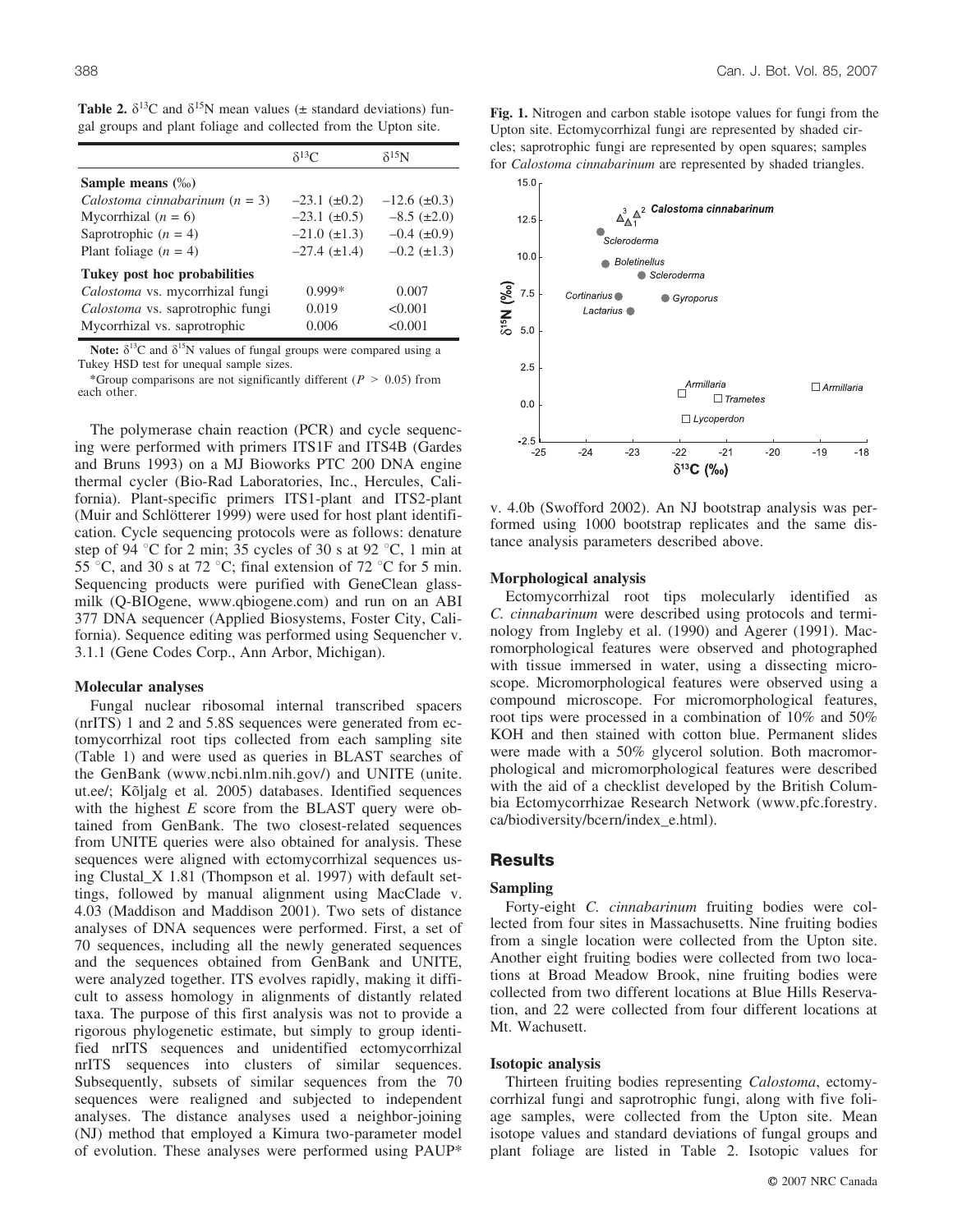**Fig. 2.** Unrooted NJ trees of ectomycorrhizal root tip nrITS sequences and the nearest sequence matches from BLAST and UNITE databases. Three basidiomycete groups are identified: (*a*) Boletales, (*b*) *Inocybe*, and (*c*) *Russula*. Numbers adjacent to branches represent statistical support determined by NJ Kimura 2 parameter bootstrap analysis using 1000 replicates.



*C. cinnabarinum* are compared with ectomycorrhizal fungi and saprotrophic fungi in Fig. 1.

Saprotrophic fungi differed from both the known ectomycorrhizal fungi and *C. cinnabarinum* in  $\delta^{13}$ C values (Fig. 1, Table 2). On average, *C. cinnabarinum* was 2.1% depleted in 13C relative to saprotrophic fungi and did not differ from ectomycorrhizal fungi (*P* = 0.999; Table 2). Plants were depleted in  $^{13}$ C by 4.2\% relative to ectomycorrhizal fungi and by 6.2% relative to saprotrophic fungi.

The  $\delta^{15}$ N values differed substantially among all three fungal groups (Fig. 1). *Calostoma cinnabarinum* values were 4.1% higher than ectomycorrhizal and 12.2% higher than saprotrophic fungi. Saprotrophic fungi and plant foliage differed in  $\delta^{15}N$  values by 0.2\%.

## **Molecular analysis**

Sequences of nrITS were obtained from 43 ectomycorrhizal root tips collected from all four sites described in Table 1. Sequences of *C. cinnabarinum* fruiting bodies from the Upton site were obtained for primary identification of ectomycorrhizal sequences. The GenBank search yielded 10 identified sequences and an unknown ectomycorrhizal species (Table 1). GenBank sequences for *Inocybe* sp., *Russula atropurpurea*, *Russula azurea*, and the unknown ectomycorrhizal species received *E* values of 0.0 in BLAST searches. The seven remaining GenBank sequences received *E* values from as low as  $1 \times 10^{-128}$  (*Russula amoenipes*) to a high of 1 × 10<sup>-73</sup> (*Boletus aestivalis*). The UNITE search yielded 16 sequences (Table 1).

An initial NJ tree was created from a complete alignment of all 43 ectomycorrhizal sequences, *C. cinnabarinum* nrITS, and all 27 species obtained from online databases (data not shown). The nrITS data matrix was 787 characters in length, of which 512 were removed because of ambiguities in aligning variable nrITS regions. The results of this initial NJ tree indicate that three fungal groups and one unidentified fungal sequence (sequenced from four ectomycorrhizal root tips) (Table 1) are represented in the soil cores underneath *C. cinnabarinum* in this study. The three identified fungal groups represent the genera *Inocybe* and *Russula* and the order Boletales. Sequences of the three identified fungal groups were realigned, and individual unrooted NJ trees were created (Fig. 2). Sequence alignments for these three groups were submitted to TreeBase (www.treebase. org/treebase/, study accession number S1718).

The Boletales group (Fig. 2*a*) is represented by *C. cinnabarinum*, six ectomycorrhizal sequences, a rhizomorph sequence, and six species from GenBank and UNITE in a data matrix of 749 characters. The six ectomycorrhizal and rhizomorph sequences are >99% similar to the sequence from the *C. cinnabarinum* fruit body. These ectomycorrhizal sequences were extracted from soil cores from Broad Meadow Brook and Mt. Wachusett. Sequences from *C. cinnabarinum* fruit bodies from these locations were >99% similar to the sequence from the fruit body from the Upton site. Gelatinous rhizomorphs were collected from the soil cores. They were observed most frequently from Broad Meadow Brook soil cores but rarely from Mt. Wachusett soil cores. The rhizomorphs were not observed in soil cores from the remaining two sites. In separate observations, the rhizomorphs were seen attached to *C. cinnabarinum* fruit bodies and to ectomycorrhizae. The nrITS sequence of the rhizomorphs matched the sequence of *C. cinnabarinum.*

The unknown ectomycorrhizal sequence found in this study retrieved sequences identified as uncultured Russulaceae isolate (DQ061931.1, *E* value =  $3 \times 10^{-176}$ ) and *Rhizoctonia* sp. (DQ093652.1, *E* value =  $1 \times 10^{-166}$ ) in searches of GenBank. This group was placed on a long branch in the initial NJ analysis of nrITS sequences (data not shown) and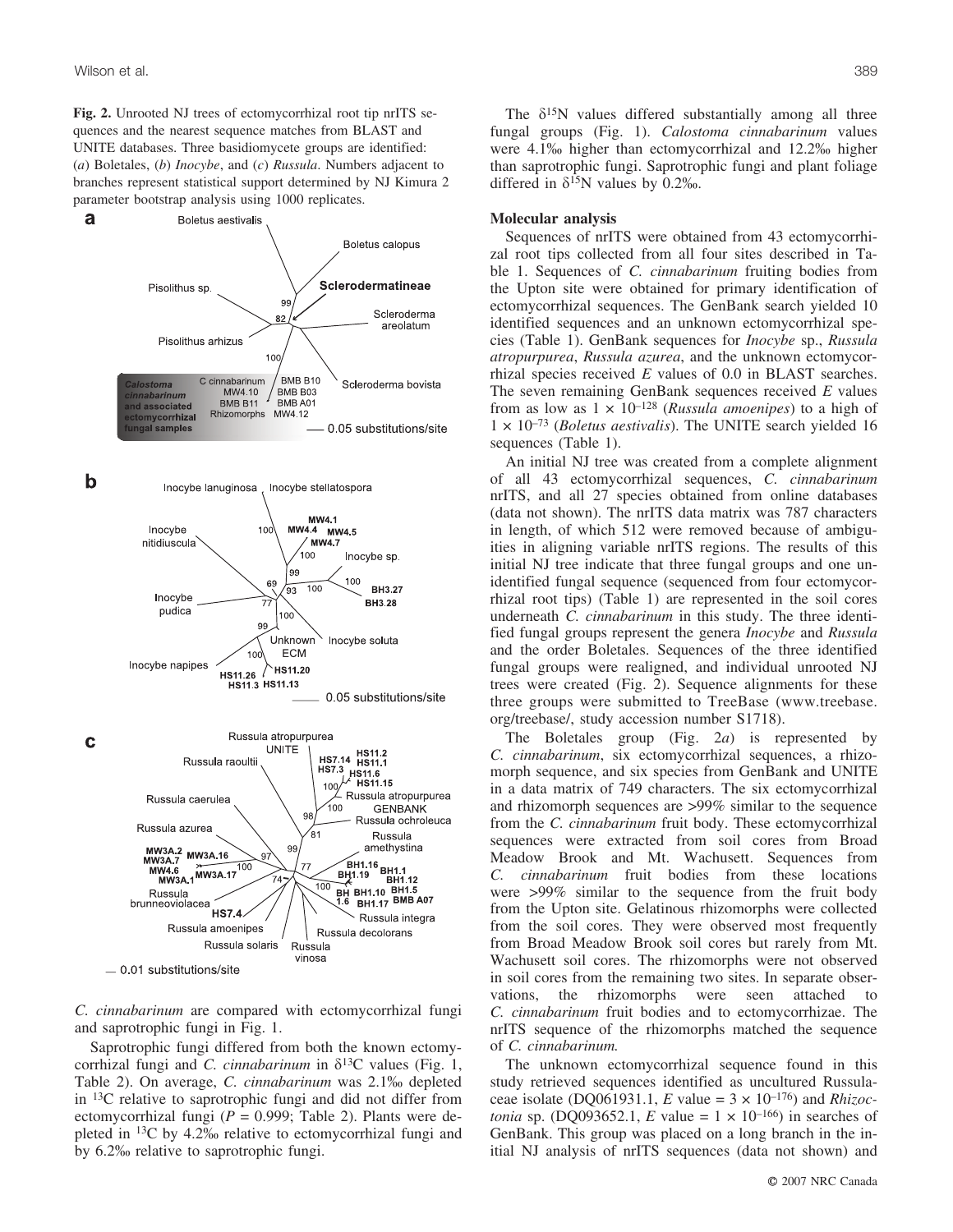

did not fall among any groups identified below. The *Inocybe* group (Fig. 2*b*, Table 1) is represented by six ectomycorrhizal sequences from this study and by seven species from GenBank and UNITE in a 867 character data set. The *Russula* group represents the largest and most diverse populations within the soil cores collected underneath *C. cinnabarinum* fruit bodies (Fig. 2*c*, Table 1). This group is represented by 21 ectomycorrhizal sequences and by 13 species from GenBank and UNITE in a 678 character data set. None of the ectomycorrhizal sequences from either the *Inocybe* or the *Russula* group could be identified to species from the data available in the GenBank and UNITE databases.

Plant-specific primers used on *C. cinnabarinum* ectomycorrhizae obtained ITS1, 5.8s, and ITS2 sequences from all *C. cinnabarinum*-identified ectomycorrhizal root tips. All five sequences (DQ860279–DQ860283) were >98% similar in identity. The sequence was subjected to a BLAST search of GenBank, which retrieved the top three hits of *Quercus incana* (AY456170), *Q. buckleyi* (AF174631), and *Q. rubra* (AF098478).

#### **Morphological analysis**

Ectomycorrhizae of *C. cinnabarinum* are characterized by a thick gelatinous cuticle interwoven with thin, branched hyphae suspended in the gelatinous matrix and mantles with yellow orange to red orange colorations. Rhizomorphs are gelatinized, are the same consistency as the basidiome stipe, and have undifferentiated, clamped hyphae.

#### *Macromorphological features*

Mycorrhizal systems irregularly monopodial-pinnate, 5– 20 mm in length, up to 10 branches per 10 mm, rarely occurring in enriched mineral soil and mineral soil (Figs. 3*c*, 3*d*). Ectomycorrhizal mantles in fresh root tips have a thick glutinous, gelatinous cuticle to which soil particles adhere. Most soil particles are easily washed off, remaining soil particles typically embedded in gelatinous matrix. Main axes 0.5–1 mm in diameter;branches straight to slightly bent, cylindrical, 1–8 mm in length by 0.5–0.7 mm in diameter, young tips orange yellow to light red orange, older tips red orange to brown orange. Mantle surface easily observed through translucent gelatinous cuticle, surface texture smooth to velvety with a matte luster, mantle gradually more transparent with age, host generally visible through mantle. Rhizomorphs absent on some root tips but frequent on others, generally rare,  $15-100 \mu m$  in diameter, light grey orange in color, attachment restricted to a single point on mantle, surface smooth, branching frequent, round or flat in cross section, rubbery-gelatinous with texture similar to that of the fruiting body stipe; when frequent, rhizomorphs form dense interwoven clusters around root tips. No chemical reactions observed with KOH or Meltzer's reagent.

#### *Micromorphological features*

Mantle  $48-100 \mu m$  thick, gelatinous cuticle  $30-100 \mu m$ thick, type A-C (Agerer 1991). Outer mantle layers feltprosenchyma, with gelatinous matrix, no special pattern discernable, hyphae cylindrical, 1.5–4 µm in diameter, smooth, hyaline, septate with clamps, hyphal junctions with  $30^{\circ}$ –60° angles, and embedded in gelatinous matrix. Middle and inner layers a net-prosenchyma to a net-synenchyma, hyphae cylindrical, 3–4  $\mu$ m in diameter, smooth, hyaline, septate with clamps. Rhizomorphs forming loose to smoothundifferentiated strands, hyphae  $4-7$   $\mu$ m in diameter, smooth, hyaline, septate with clamps. No chemical reactions observed with KOH or Meltzer's reagent.

#### *Material examined*

BMB B10 and BMB B11 were collected from soil under collection AWW140, 9 September 2003, Broad Meadow Brook Wildlife Sanctuary, Worcester, Massachusetts; MW4.10 and MW 4.12 were collected from soil under col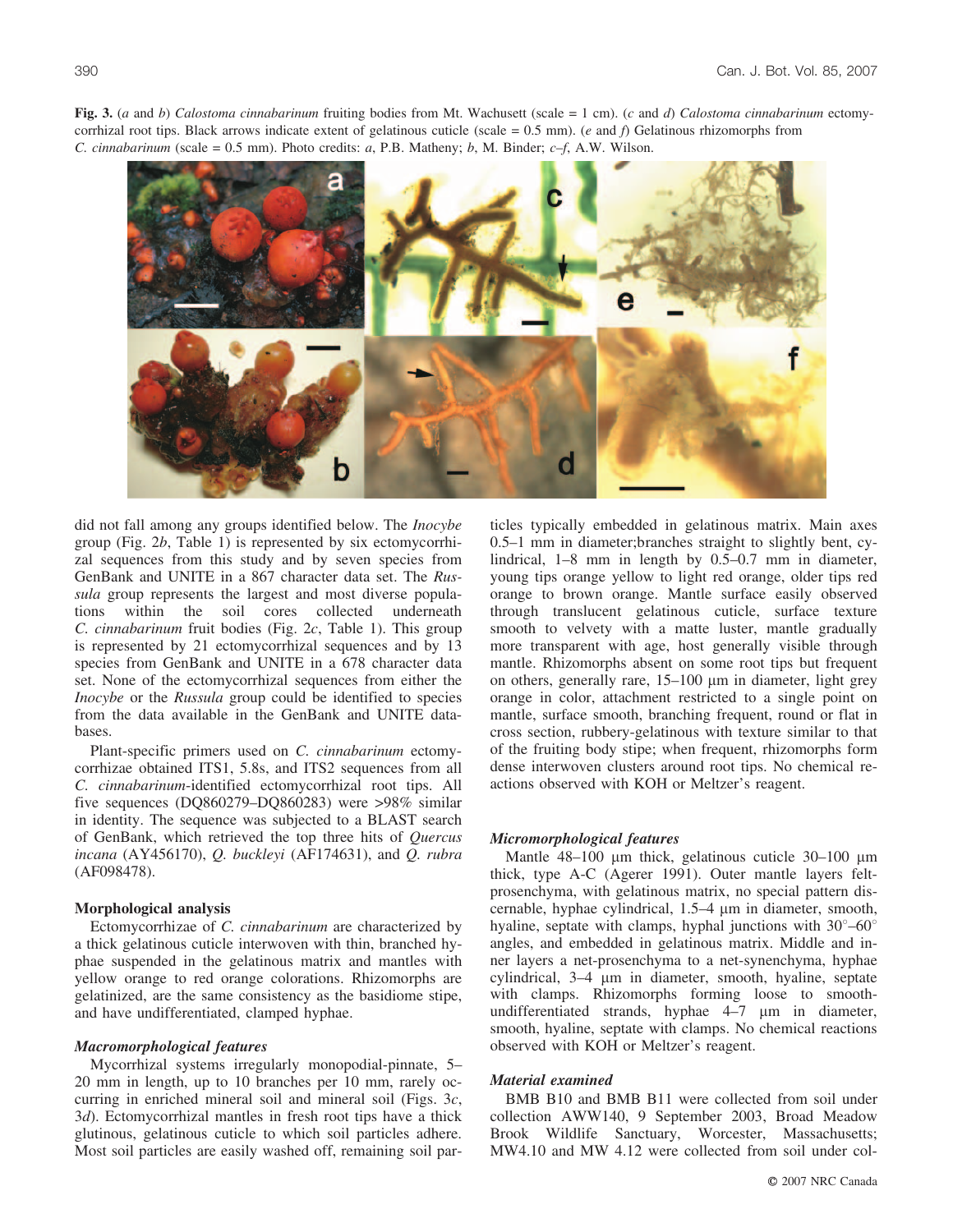lection AWW152, 17 October 2003, Mt. Wachusett, Princeton, Massachusetts.

# **Discussion**

Results of both molecular and isotopic analyses indicate that *C. cinnabarinum* is ectomycorrhizal. Characterization of *C. cinnabarinum* ectomycorrhizal root tips and rhizomorphs reveal that they share several morphological characters with the fruiting bodies, such as a clear gelatinous cuticle and rubbery gelatinous tissues.

## **Isotopic analysis**

Because potential differences in site nutrient composition and in nutrient acquisition and use among taxa could complicate interpretation of isotopic data, Taylor et al. (2003) advised caution when using isotope values to infer the trophic status of a fungus. To avoid these pitfalls, a conservative approach that uses both 15N and 13C analyses of multiple taxa from all ecological groups occurring in the same location is suggested (Taylor et al. 2003). This study used such a scheme with material collected from a single location with multiple representatives from ectomycorrhizal and saprotrophic taxa.

*Calostoma cinnabarinum* was significantly higher in  $\delta^{15}N$ than both ectomycorrhizal fungi and saprotrophic fungi (Fig. 1, Table 2). High  $\delta^{15}N$  values in specific ectomycorrhizal taxa are correlated with proteolytic capabilities (Lilleskov et al. 2002) or with a high degree of host specificity (Hobbie et al. 2005), whereas high  $\delta^{15}N$  values are unusual in saprotrophic fungi. Interestingly, in both the latter study and others (Taylor et al. 2003; Hart et al. 2006), ectomycorrhizal fungi of the Boletaceae had higher  $\delta^{15}N$  values than other co-occurring ectomycorrhizal fungi. The  $\delta^{15}N$ values suggest that *C. cinnabarinum* acquires and processes nitrogen in a fashion similar to that of ectomycorrhizal fungi. Although this study was not designed to address the specific causes of isotopic values for *C. cinnabarinum*, it is also possible that *C. cinnabarinum* has proteolytic capabilities. Other studies suggest that differences in 15N abundance among fruiting bodies may result from the availability of soil nitrogen in different locations (Trudell et al. 2004) and different fractionation processes among different ectomycorrhizal fungi (Hobbie and Colpaert 2003; Hobbie et al. 2005). Whether fractionation in *C. cinnabarinum* occurs from source differences or from an increase in internal fractionation is unknown.

ANOVA results of  $\delta^{13}C$  suggest that *C. cinnabarinum* is ectomycorrhizal (Table 2). Average *C. cinnabarinum* δ<sup>13</sup>C values and ectomycorrhizal  $\delta^{13}C$  values did not differ from each other, but were lower than saprotrophic fungi. The average  $\delta^{13}C$  value for an ecological group is a more reliable reflection of nutrient acquisition than  $\delta^{15}N$ , since  $\delta^{13}C$ values among taxa of a specific ecological group are less variable than  $\delta^{15}N$  values (Hobbie et al. 2001; Hart et al. 2006). Combining  $\delta^{15}N$  and  $\delta^{13}C$  measurements in Fig. 1 shows that *C. cinnabarinum* samples cluster closely with samples from ectomycorrhizal fungi. The juxtaposition and analysis of  $\delta^{15}N$  and  $\delta^{13}C$  measurements between fungal groups represented in Fig. 1 and Table 2 suggest that *C. cinnabarinum* is ectomycorrhizal.

## **Molecular analysis**

Seven of 43 ectomycorrhizal root tip sequences obtained matched ITS sequences of *C. cinnabarinum* (Fig. 2*a*), and these seven were collected from two of the four study locations (Table 1). This is direct evidence identifying *C. cinnabarinum* as an ectomycorrhizal fungus.

The remaining 36 root tip sequences collected from beneath *C. cinnabarinum* fruiting bodies represent a diverse ectomycorrhizal mycota. *Russula* has the largest representation, with approximately four species colonizing ectomycorrhizal root tips found in the soil cores (Fig. 2*c*). Many studies characterizing ectomycorrhizal communities have reported similar results (Gardes and Bruns 1996; Dahlburg et al. 1997; Kernaghan et al. 1997; Horton and Bruns 1998; Horton et al. 1999; Stendell et al. 1999). *Inocybe*, with three species (Fig. 2*b*), makes up the second-largest ectomycorrhizal group, followed by an unidentified ectomycorrhizal species (Table 1). The observation that *C. cinnabarinum* is poorly represented in the soil cores relative to other ectomycorrhizal taxa is not unprecedented. In several studies (Gardes and Bruns 1996; Dahlburg et al. 1997) of ectomycorrhizal communities, aboveground abundance of fruiting bodies corresponded poorly with belowground community structure. Gardes and Bruns (1996) studied the ectomycorrhizal community within a forest of *Pinus muricata*. Their results showed that *Suillus pungens* is similar to *C. cinnabarinum* in having a high aboveground representation but low belowground representation in the ectomycorrhizal community.

A symbiotic association of *Quercus* spp. with *C. cinnabarinum* is reasonable based on the flora in the proximity of fruiting bodies. Three of the four locations in this study were deciduous forests dominated by *Fagus* and *Quercus* species. At one (Upton site), *Fagus* was absent, leaving ectomycorrhizal hosts to be *Quercus*, *Pinus*, or *Carya*. Since no *Calostoma* ectomycorrhizae were collected from this site, we cannot identify the host. However, we assume that the most likely host would be the *Quercus* species, considering the host sequence matches from the other sites. Additional justification for this assumption comes from observations of *Quercus* spp. with *C. cinnabarinum* in Costa Rica (R. Halling, personal communication, 2004) and with *Calostoma miniata* in China (Z.-L. Yang, personal communication, 2006). Though this study suggests that *Quercus* is a primary host, the possibility that *C. cinnabarinum* is symbiotic with other ectomycorrhizal plant hosts cannot be ruled out.

Anecdotal evidence indicates that the genus *Calostoma* still associates with the order Fagales in regions where *Quercus* hosts are absent. *Calostoma rodwayii* has been described as ectomycorrhizal on *Nothofagus* in southern Australia (T. Lebel, personal communication, 2006). *Calostoma* species have also been collected in New Zealand *Nothofagus* forests. *Calostoma sarasinii* and *Calostoma berkeleyi* were recently collected by D. Desjardin and A. W. Wilson in Malaysian forests dominated by *Castanopsis* and *Dipterocarpus* species. Ectomycorrhizal symbioses between *Calostoma* species and host species other than Fagales remains a possibility.

# **Acknowledgements**

We thank Brandon Matheny, Brian Perry, Paula Hartzell,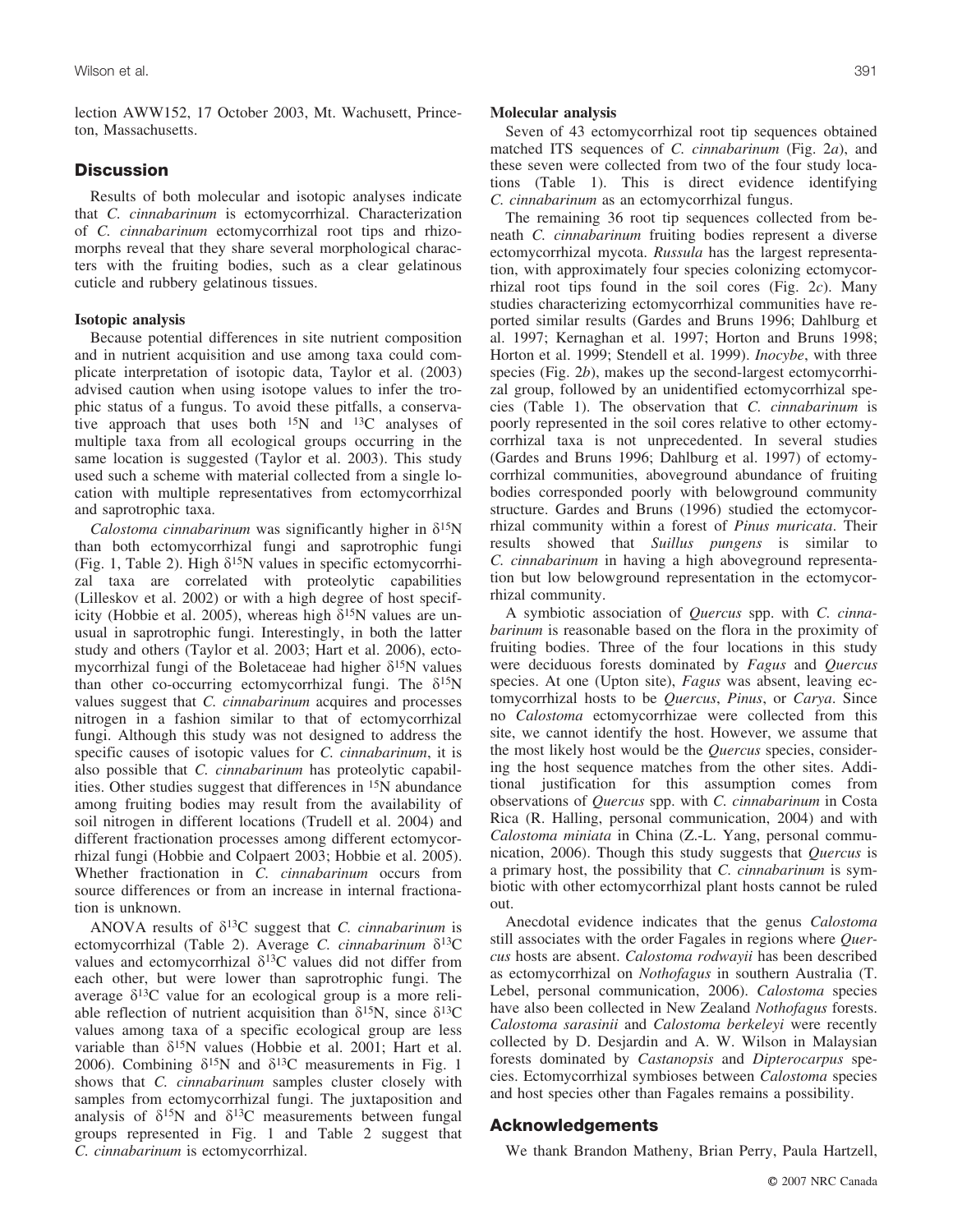and Jason Slot for locating the *Calostoma cinnabarinum* populations used in this study; Brandon Matheny and Manfred Binder for the photographs of *C. cinnabarinum* fruiting bodies from Mt. Wachusett; Danielle Stehlik for assistance in the field and laboratory; Camilo Khatchikian and Rebecca Louzan for assistance with statistical analyses; John Baker for helpful comments on the manuscript; and Steve Macko for assistance with isotopic analyses. This study was funded by a National Science Foundation Doctoral Dissertation Improvement Grant to DSH and AWW (DEB-0508716), as well as grants DEB-0228657, DEB-0444531, DBI-0320875, and DEB-0235727.

## **References**

- Agerer, R. 1987–1996. Colour atlas of Ectomycorrhizae. Einhorn-Verlag Eduard Dietenberger, Schwäbisch, Gmünd.
- Agerer, R. 1991. Characterization of ectomycorrhiza. Methods Microbiol. **23**: 25–73.
- Agerer, R. 2002. *Gyroporus cyanescens*. *In* Colour atlas of Ectomycorrhizae. *Edited by* R. Agerer. Einhorn Verlag, Schwäbisch Gmünd. pp. 1-156.
- Agerer, R., and Beenken, L. 1998. *Geastrum fimbriatum* Fr. + *Fagus sylvatica* L. Descriptions of Ectomycorrhizae, **3**: 13–18.
- Bidartondo, M.I., Redecker, D., Hijri, I., Wiemken, A., Bruns, T.D., Dominguez, L., Sérsic, A., Leake, J.R., and Read, D.J. 2002. Epiparasitic plants specialized on arbuscular mycorrhizal fungi. Nature (London), **419**: 389–392. doi:10.1038/ nature01054. PMID:12353033.
- Binder, M., and Bresinsky, A. 2002. Derivation of a polymorphic lineage of Gasteromycetes from boletoid ancestors. Mycologia, **94**: 85–98.
- Buée, M., Vairelles, D., and Garbaye, J. 2004. Year-round monitoring of diversity and potential metabolic activity of the ectomycorrhizal community in a beech (*Fagus sylvatica*) forest subject to two thinning regimes. Mycorrhiza, **15**: 235–245. PMID:15221576.
- Burnap, C.E. 1897. Contributions from the cryptogamic laboratory of Harvard University XXXVIII: Notes on the genus *Calostoma.* Bot. Gaz. **23**: 180–192. doi:10.1086/327486.
- Chambers, S.M., Sharples, J.M., and Cairney, J.W.G. 1998. Towards a molecular identification of the *Pisonia* mycobiont. Mycorrhiza, **7**: 319–321. doi:10.1007/s005720050199.
- Cullings, K.W. 1992. Design and testing of a plant-specific PCR primer for ecological and evolutionary studies. Mol. Ecol. **1**: 233–240.
- Cullings, K.W., Szaro, T.M., and Bruns, T.D. 1996. Evolution of extreme specialization within a lineage of ectomycorrhizal epiparasites. Nature (London), **379**: 63–66. doi:10.1038/379063a0.
- Dahlburg, A., Jonsson, L., and Nylund, J.E. 1997. Species diversity and distribution of biomass above and below ground among ectomycorrhizal fungi in an old-growth Norway spruce forest in south Sweden. Can. J. Bot. **75**: 1323–1335.
- Danielson, R.M. 1984. Ecotmycorrhizal associations in jack pine stands in northeastern Alberta. Can. J. Bot. **62**: 932–939.
- Gardes, M., and Bruns, T.D. 1993. ITS primers with enhanced specificity for basidiomycetes — application to the identification of mycorrhizae and rusts. Mol. Ecol. **2**: 113–118. PMID:8180733.
- Gardes, M., and Bruns, T.D. 1996. Community structure of ectomycorrhizal fungi in a *Pinus muricata* forest: above- and belowground views. Can. J. Bot. **74**: 1572–1583.
- Gebaur, G., and Taylor, A.F.S. 1999. <sup>15</sup>N natural abundance in fruit bodies of different functional groups of fungi in relation to substrate utilization. New Phytol. **142**: 93–101.
- Godbout, C., and Fortin, J.A. 1983. Morphological features of synthesized ectomycorrhizae of *Alnus crispa* and *A. rugosa.* New Phytol. **94**: 249–262. doi:10.1111/j.1469-8137.1983.tb04498.x.
- Hart, S.C., Gehring, C.A., Selmants, P.C., and Deckert, R.J. 2006. Carbon and nitrogen elemental and isotopic patterns in macrofungal sporocarps and trees in semiarid forests of the southwestern USA. Funct. Ecol. **20**: 42–51. doi:10.1111/j.1365-2435. 2005.01058.x.
- Henn, M.R., and Chapela, I.H. 2001. Ecophysiology of <sup>13</sup>C and <sup>15</sup>N isotopic fractionation in forest fungi and the roots of the saprorphic-mycorrhizal divide. Oecologia, **128**: 480–487. doi:10.1007/s004420100680.
- Hobbie, E.A. 2005. Assessing functions of soil microbes with isotopic measurements. *In* Microorganisms in soils: roles in genesis and functions. *Edited by* F. Buscot and A. Varma. Springer, New York. pp. 383–398.
- Hobbie, E.A., and Colpaert, J.V. 2003. Nitrogen availability and colonization of mycorrhizal fungi correlate with nitrogen isotope patterns in plants. New Phytol. **157**: 115–126. doi:10.1046/j. 1469-8137.2003.00657.x.
- Hobbie, E.A., Macko, S.A., and Shugart, H.H. 1999. Insights into nitrogen and carbon dynamics of ectomycorrhizal and saprotrophic fungi from isotopic evidence. Oecologia, **118**: 353–360. doi:10.1007/s004420050736.
- Hobbie, E.A., Weber, N.S., and Trappe, J.M. 2001. Mycorrhizal vs saprotrophic status of fungi: the isotopic evidence. New Phytol. **150**: 601–610. doi:10.1046/j.1469-8137.2001.00134.x.
- Hobbie, E.A., Jumpponen, A., and Trappe, J. 2005. Foliar and fungal  $15N:14N$  ratios reflect development of mycorrhizae and nitrogen supply during primary succession testing analytical models. Oecologia, **146**: 258–268. doi:10.1007/s00442-005-0208-z. PMID:16096847.
- Högberg, P., Plamboeck, A.H., Taylor, A.F.S., and Fransson, P.M.A. 1999. Natural <sup>13</sup>C abundance reveals trophic status of fungi and host origin of carbon in mycorrhizal fungi in mixed forests. Proc. Natl. Acad. Sci. U.S.A. **96**: 8534–8539. doi:10. 1073/pnas.96.15.8534. PMID:10411910.
- Horton, T.R., and Bruns, T.D. 1998. Multiple-host fungi are the most frequent and abundant ectomycorrhizal types in mixed stand of Douglas fir (*Pseudotsuga menziesii*) and bishop pine (*Pinus muricata*). New Phytol. **139**: 331–339. doi:10.1046/j. 1469-8137.1998.00185.x.
- Horton, T.R., and Bruns, T.D. 2001. The molecular revolution on ectomycorrhizal ecology: peeking into the black-box. Mol. Ecol. **10**: 1855–1871. doi:10.1046/j.0962-1083.2001.01333.x. PMID:11555231.
- Horton, T.R., Bruns, T.D., and Parker, V.T. 1999. Ectomycorrhizal fungi associated with *Arctostaphylos* contribute to *Pseudotsuga menziesii* establishment. Can. J. Bot. **77**: 93–102. doi:10.1139/ cib-77-1-93.
- Hughey, B.D., Adams, G.C., Bruns, T.D., and Hibbett, D.S. 2000. Phylogeny of *Calostoma*, the gelatinous-stalked puffball, based on nuclear and mitochondrial ribosomal DNA sequences. Mycologia, **92**: 94–104.
- Ingleby, K., Mason, P.A., Last, F.T., and Fleming, L.V. 1990. Identification of Ectomycorrhizas. HMSO Publication Centre, London. Institute of Terrestrial Ecology (ITE) Res. Publ. No. 5.
- Kernaghan, G., Currah, R.S., and Bayer, R.J. 1997. Russulaceous ectomycorrhizae of *Abies lasiocarpa* and *Picea engelmannii.* Can. J. Bot. **75**: 1843–1850.
- Kohzu, A., Yoshioka, T., Ando, T., Takahashi, M., Kobqa, K., and Wada, E. 1999. Natural <sup>13</sup>C and <sup>15</sup>N abundance of fieldcollected fungi and their ecological implications. New Phytol. **144**: 323–330. doi:10.1046/j.1469-8137.1999.00508.x.